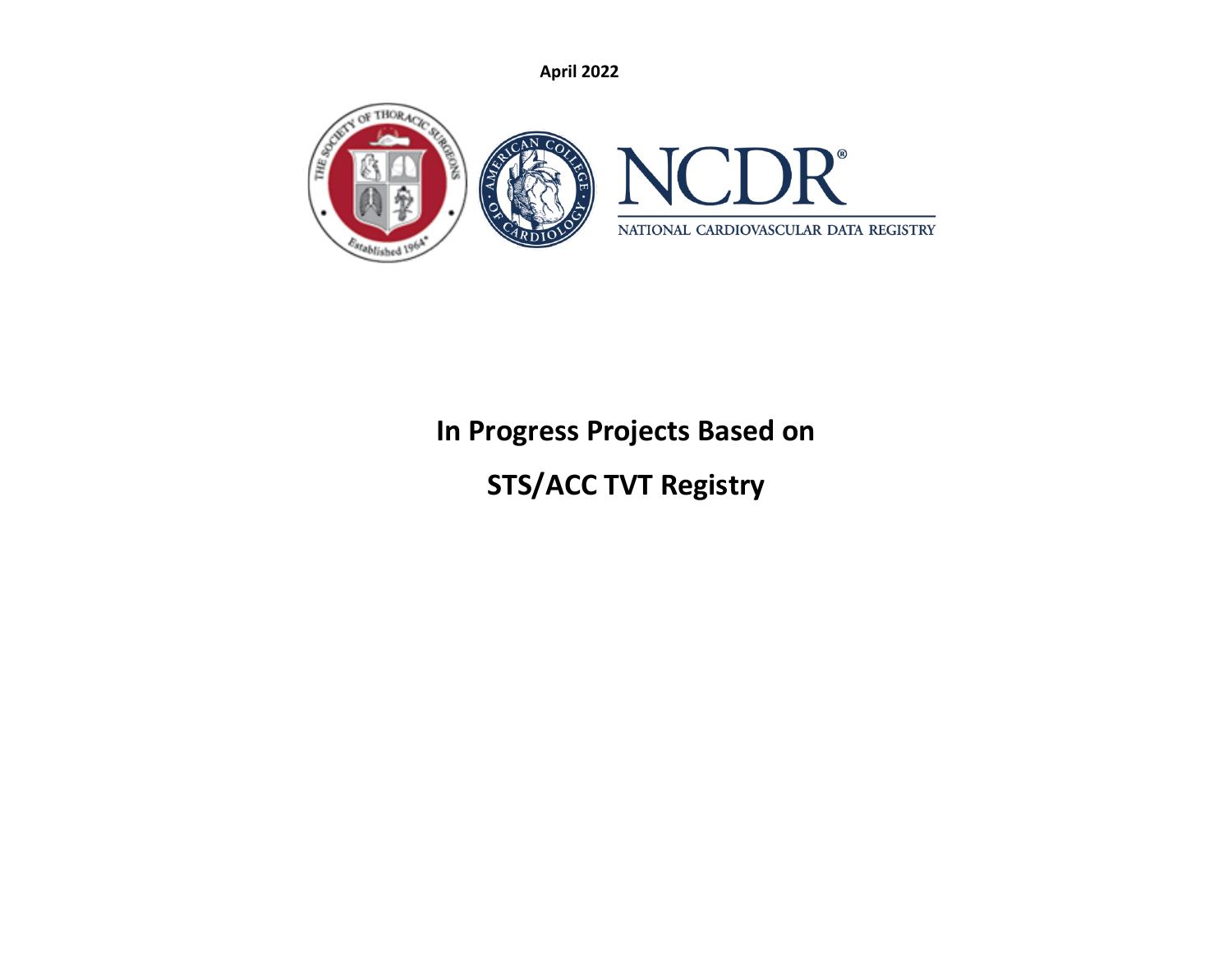## **In Process, Unpublished NCDR Manuscripts**

The following pages list current research and publications proposals that have been recently approved, are under analysis, are under manuscript development, or submitted to a journal for review/publication. Items are listed by registry and include the ID number and title.

# **STS/ACC TVT REGISTRY**

| <b>Manuscript</b> |               |                    |                                                                                        |
|-------------------|---------------|--------------------|----------------------------------------------------------------------------------------|
| <b>Status</b>     | <b>RPAID#</b> | <b>Lead Author</b> | <b>Title</b>                                                                           |
| Submitted         | 98            | Thomas Gleason     | Outcomes of patients with elevated pulmonary artery pressure undergoing<br><b>TAVR</b> |
| Submitted         | 342           | Kaneko             | Peripheral versus Central Access for Alternative Access TAVR                           |
| Submitted         | 474           | Anna Hung          | Association between Embolic Protection Device use and Reimbursement                    |
|                   |               |                    | Rates for Transcatheter Aortic Valve Replacement                                       |
| In Preparation    | 114           | Maniar             | Impact of the Presence of Coronary Artery Disease and the                              |
|                   |               |                    | Revascularization on Outcomes of Patients Undergoing Trans-Catheter                    |
|                   |               |                    | Aortic Valve Replacement: Insights from STS/ACC TVT Registry                           |
| In Preparation    | 117           | Sherwood           | The Use of Red Blood Cell Transfusion and Outcomes after TAVR: Insights                |
|                   |               |                    | from the STS/ACC TVT Registry <sup>®</sup>                                             |
| In Preparation    | 260           | Muath Bishawi      | Failure to Rescue in Transcatheter Aortic Valve Replacement                            |
| In Preparation    | 285           | Lowie Van Assche   | Change in Mitral Valve Gradient Following Mitraclip Repair and Correlation             |
|                   |               |                    | to 30-day and 1-year outcomes                                                          |
| In Preparation    | 437           | Vemulapalli        | Improving Data Completeness and Expanding Available Data Elements in                   |
|                   |               |                    | the TVT Registry through the use of EHR-Based Data: Linking the TVT                    |
|                   |               |                    | <b>Registry and PCORnet</b>                                                            |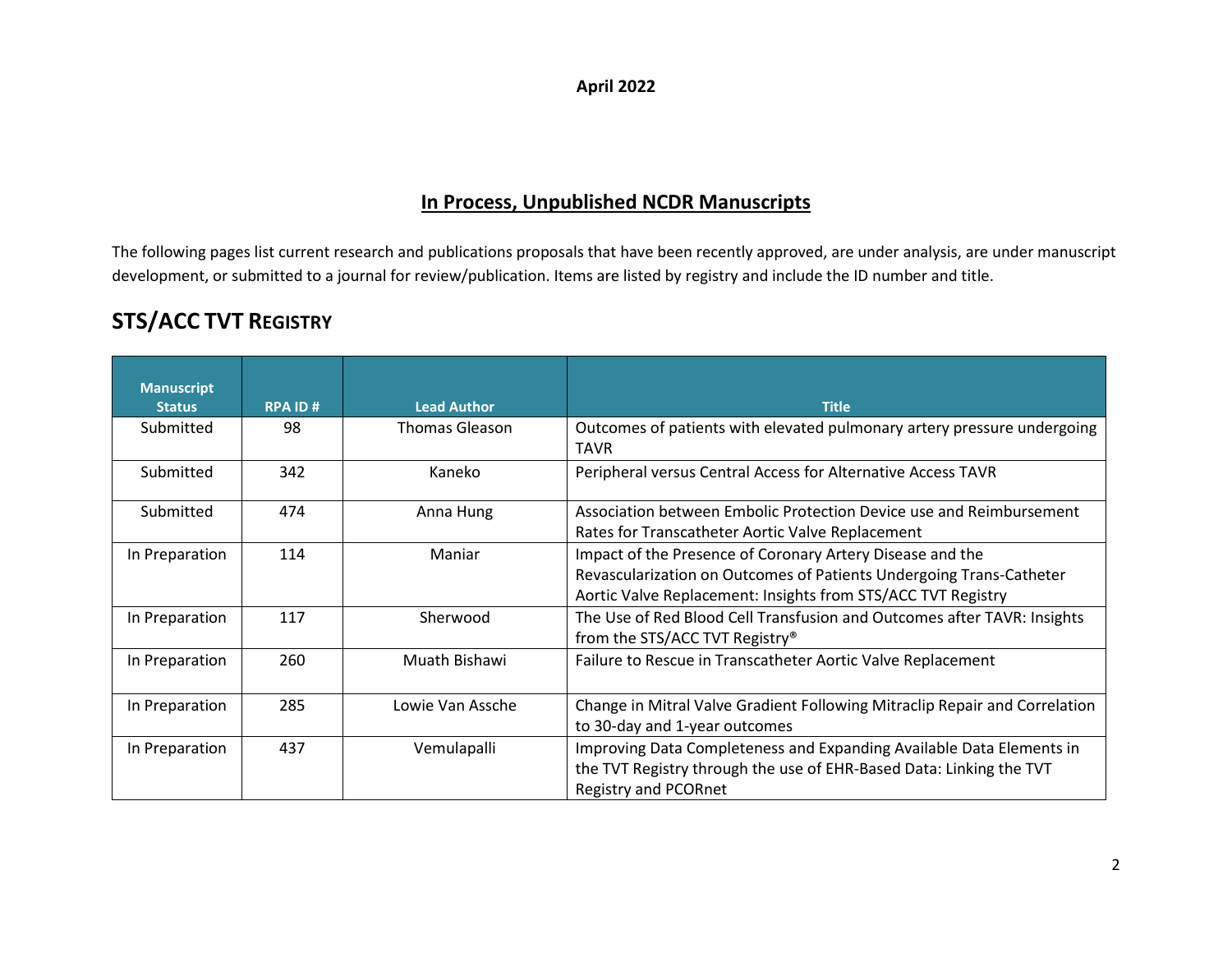| In Preparation | 466 | Michael Young      | The Impact of Frailty on Outcomes in Patients Undergoing Transcatheter<br>Mitral Valve Repair                                                                                           |
|----------------|-----|--------------------|-----------------------------------------------------------------------------------------------------------------------------------------------------------------------------------------|
| In Preparation | 479 | Adam Nelson        | Procedural Volumes versus Outcomes Measurements for Identifying Low<br>and High Performing TAVR Centers                                                                                 |
| In Preparation | 532 | Sahil Khera        | Incidence, Trends and Outcomes of Non-Access site Bleeding After<br>Transfemoral Transcatheter Aortic Valve Replacement                                                                 |
| In Preparation | 553 | Adam Nelson        | The contribution of site characteristics and patient selection to variation in<br>site TAVR outcomes                                                                                    |
| In Preparation | 558 | Joanna Chikwe      | Safety and efficacy of transcatheter mitral repair in degenerative mitral<br>regurgitation                                                                                              |
| In Preparation | 573 | Dharam Kumbhani    | Percutaneous Structural Heart Volumes, Hospital Characteristics, and<br>MitraClip outcomes                                                                                              |
| In Preparation | 576 | John Suffredini    | Trends, Predictors, and Outcomes associated with Elevated Gradients after<br>Transcatheter Valve-In-Valve for Degenerated Surgical Bioprosthetic Aortic<br>Valves                       |
| In Preparation | 595 | John Carroll       | Impact of COVID-19 on Patients Needing Transcatheter Valve Therapy in<br><b>USA</b>                                                                                                     |
| In Preparation | 598 | Adnan Chhatriwalla | Outcomes of Mitral Valve Transcatheter Edge-to-Edge Repair in Patients<br>with Functional Mitral Regurgitation and Clinical Trial Exclusions: Insights<br>from the STS/ACC TVT Registry |
| In Preparation | 613 | Suzanne Arnold     | Mediators of Improvement in TAVR Outcomes Over Time                                                                                                                                     |
| Analysis       | 442 | Wang               | Association of MitraClip Availability and Hospital Surgical Mitral Valve<br>Repair Volume and Mortality-Aim2                                                                            |
| Analysis       | 444 | Lowenstern         | Association of MitraClip Availability and Hospital Surgical Mitral Valve<br>Repair Volume and Mortality-Aim1                                                                            |
| Analysis       | 464 | Tomo Ando          | Comparative Outcomes of Direct Oral Anticoagulants Versus Vitamin K<br>Antagonist After Transcatheter Aortic Valve Replacement; From the TVT<br>Registry                                |
| Analysis       | 480 | Dahaval Kolte      | Temporal Trends in Cause of Death After TAVR                                                                                                                                            |
| Analysis       | 510 | Abbas              | Clinical Outcomes of Valve-in-Valve Transcatheter Aortic Valve<br>Replacement (VIV-TAVR) with SAPIEN 3                                                                                  |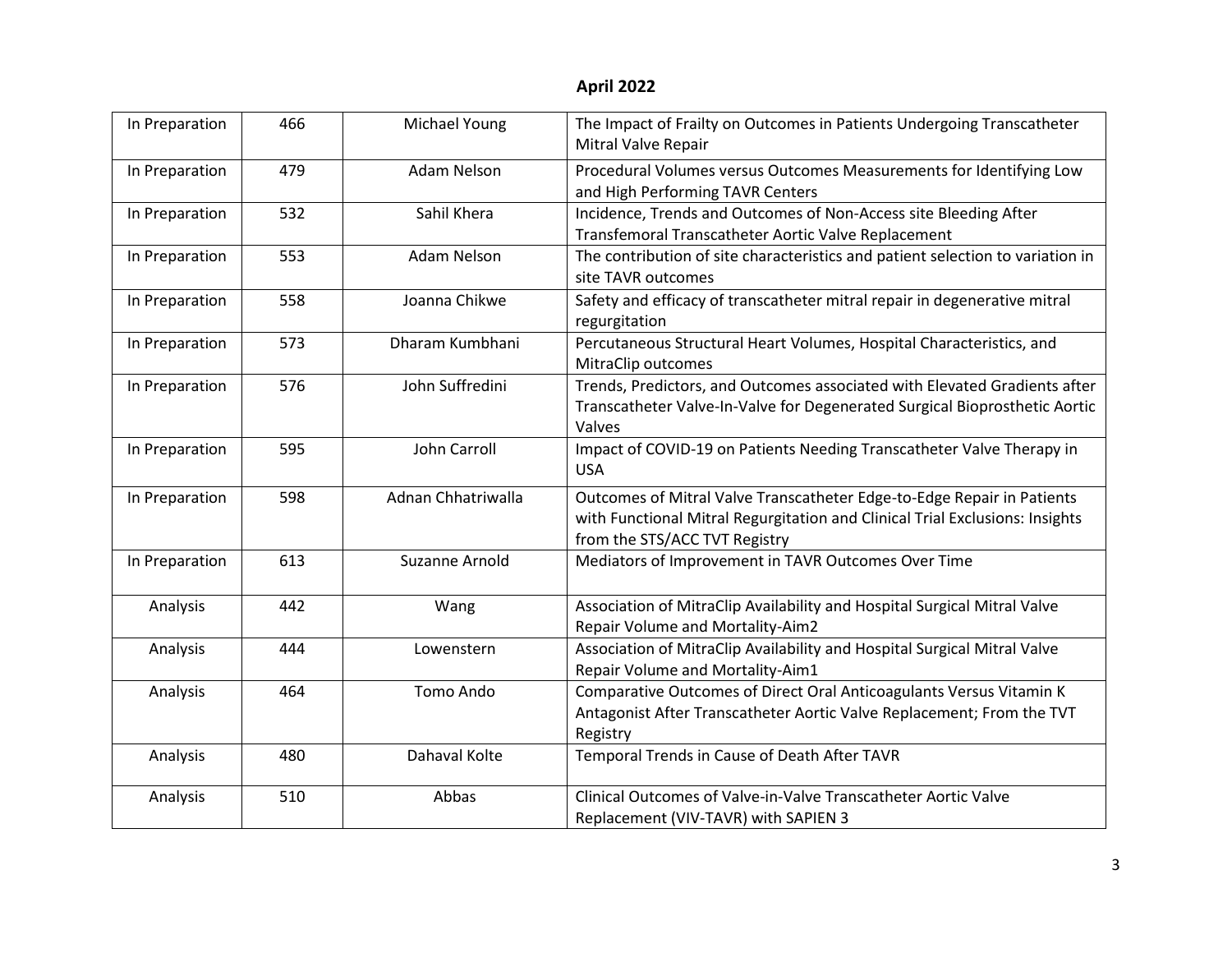| Analysis | 511 | Herrmann                  | Prosthesis-Patient Mismatch After TAVR (TVT Registry Research Proposal)                                                                                                                                                                          |
|----------|-----|---------------------------|--------------------------------------------------------------------------------------------------------------------------------------------------------------------------------------------------------------------------------------------------|
| Analysis | 548 | <b>Trevor Simard</b>      | Evaluation of transcatheter mitral-valve repair in cardiogenic shock                                                                                                                                                                             |
| Analysis | 560 | Giri                      | Rates and Outcomes of Percutaneous Coronary Intervention after<br>Implantation of Transcatheter Aortic Valve Replacement                                                                                                                         |
| Analysis | 594 | Grayburn                  | Outcomes of Transcatheter Mitral Valve Repair in High Surgical Volume<br>Centers                                                                                                                                                                 |
| Analysis | 614 | Chetan Huded              | Characteristics and Outcomes of Patients with Minimal or No Symptoms<br>Treated with Transcatheter Aortic Valve Replacement                                                                                                                      |
| Analysis | 630 | <b>Marc Allard-Ratick</b> | The effect of transcatheter mitral valve repair on chronic kidney disease                                                                                                                                                                        |
| Analysis | 635 | Yasser Sammour            | Impact of Baseline Tricuspid Regurgitation on Health Status After<br>Transcatheter Aortic and Mitral Valve Therapies: Insights from the Society<br>of Thoracic Surgeons/American College of Cardiology Transcatheter Valve<br>Therapies Registry |
| Analysis | 636 | Bernacki                  | TAVR Peri-procedural Code Status                                                                                                                                                                                                                 |
| Analysis | 638 | Harvey                    | Changing In-hospital Permanent Pacemaker Implantation Rates in the                                                                                                                                                                               |
| Analysis | 645 | Anubodh Varshney          | Guideline directed medical therapy utilization in heart failure patients<br>undergoing transcatheter mitral valve repair                                                                                                                         |
| Analysis | 654 | Kyeeun Park               | Sex and race-based difference with TMVR mortality and complications                                                                                                                                                                              |
| Analysis | 673 | Joe Aoun                  | Outcomes of Transcatheter Mitral Valve Repair in Patients with Recurrent<br>Mitral Regurgitation After Surgical Mitral Valve Repair: A Report from the<br>STS/TVT ACC Registry                                                                   |
| Analysis | 678 | Megan Coylewright         | Comparison of comorbidity burden among "young" (<65 years) and<br>"older" (65 years-80) patients treated with transcatheter aortic valve<br>replacement (TAVR): A Real-World US Data Analysis                                                    |
| Analysis | 681 | Mayra Guerrero            | Outcomes of Transcatheter Mitral Valve Replacement Using with the<br>SAPIEN 3 Balloon-Expandable Aortic Transcatheter Heart Valve in Failed<br><b>Mitral Annuloplasty Ring</b>                                                                   |